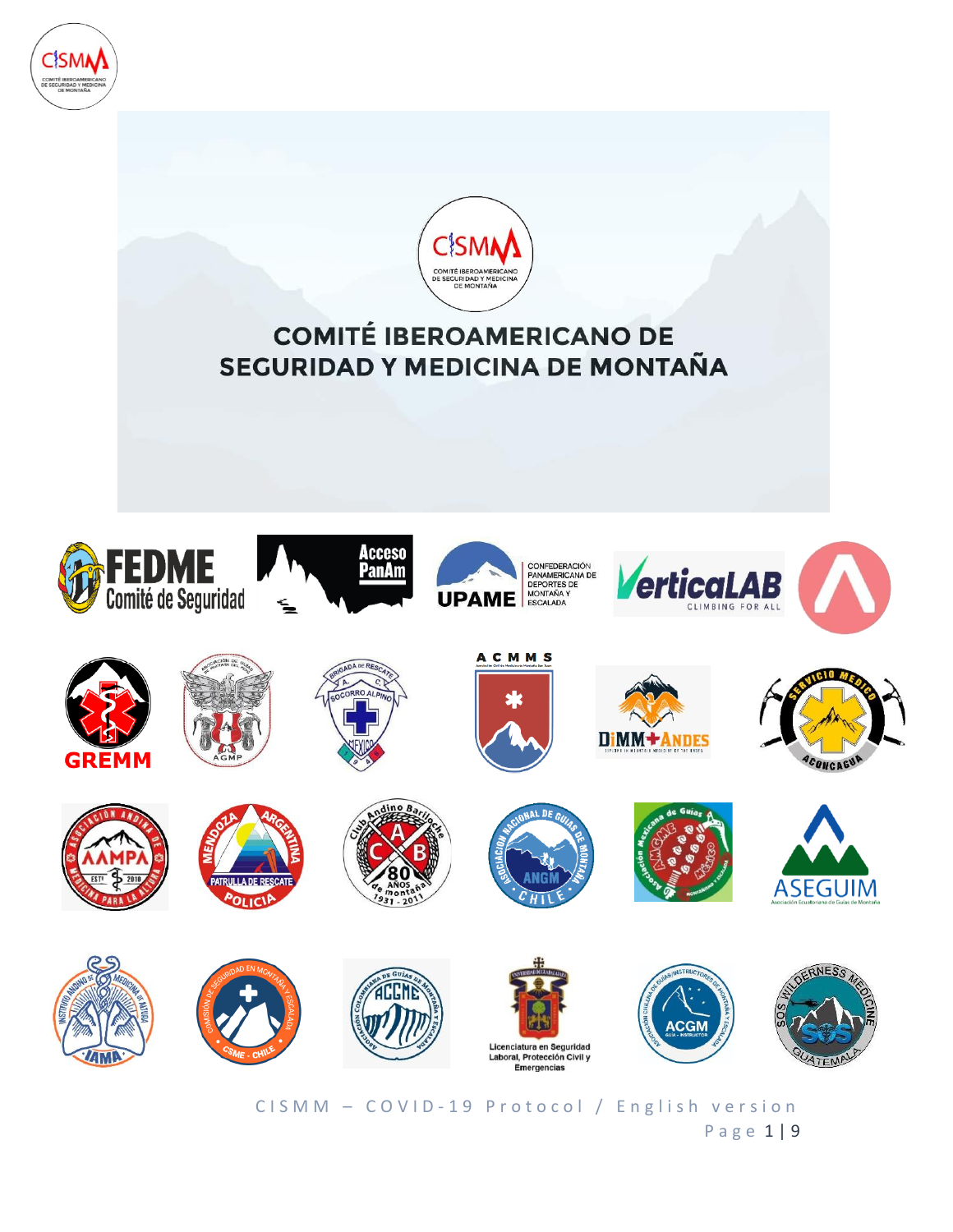

## *PROTOCOL FOR THE ASSESSMENT AND MEDICAL CARE OF PEOPLE IN THE MOUNTAINS IN COVID-19 SITUATIONS*

### **INFORMATION FOR RESCUERS**

**\* Remember that these protocols and information may change according to the reality of each country, the updates regarding the pandemic (SARS-CoV2) and the opening of activities in each country.**

> C I S M M - C O V I D - 19 P r o t o c o l / English version P a g e 2 | 9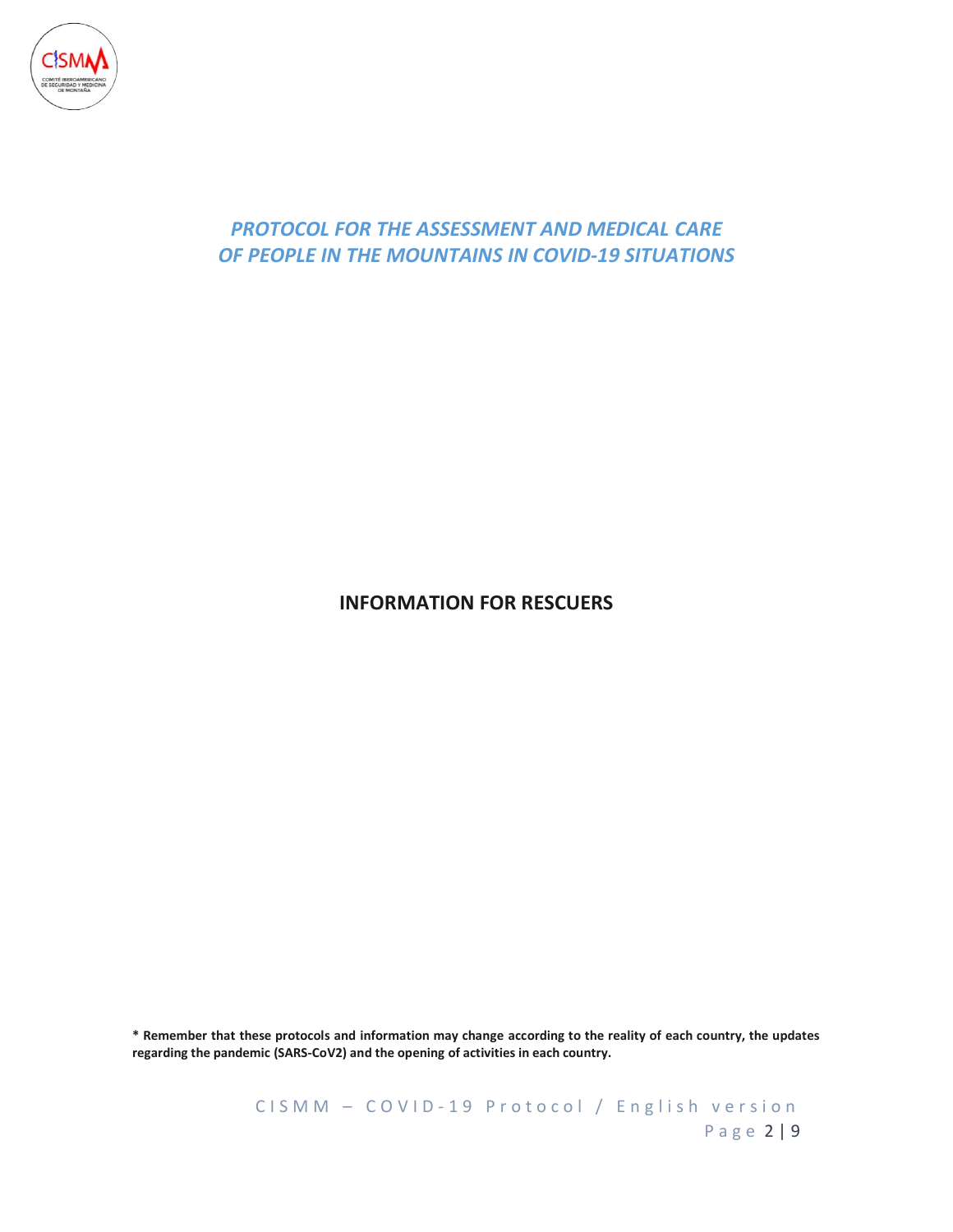

## **BEFORE A RESCUE**

| Preparation          | <b>Staff training on:</b>                                                                                                                                 |  |
|----------------------|-----------------------------------------------------------------------------------------------------------------------------------------------------------|--|
| Pre-rescue mission.  | Ways of contagion and prevention of COVID-19.                                                                                                             |  |
|                      | Links: https://www.who.int/es/emergencies/diseases/novel-coronavirus-<br>2019/advice-for-public/q-a                                                       |  |
|                      |                                                                                                                                                           |  |
|                      | coronaviruses?gclid=Cj0KCQjw0rr4BRCtARIsAB0_48PvlTMsB8EDA2UumvAUmwsmOJ                                                                                    |  |
|                      | gRL6xp JbEvBm9yLCqxKsK6h1tr8aAr9VEALw wcB                                                                                                                 |  |
|                      | Provision and proper use of PPE (personal protective equipment).<br>* According to the fundamental provisions of the International Labor                  |  |
|                      | Organization relevant in the context of the COVID-19 outbreak, institutions                                                                               |  |
|                      | have the responsibility to provide the appropriate PPE to rescuers.                                                                                       |  |
|                      | Improvising PPE is the last resource to use, not recommended.                                                                                             |  |
|                      | Criteria for identifying a patient with COVID-19 risk.<br>٠                                                                                               |  |
|                      | Adopt changes in medical management and rescue techniques to reduce the                                                                                   |  |
|                      | exposure of rescuers during evacuation.                                                                                                                   |  |
|                      | Training in disinfection of material, documentation and reporting of exposure                                                                             |  |
|                      | or illness of rescuers.                                                                                                                                   |  |
|                      | Be in optimal physical capacity to respond to the rescue.                                                                                                 |  |
| Initial phase of the | <b>Group leaders:</b>                                                                                                                                     |  |
| rescue prior to      | Assess the minimum number of rescuers to perform the rescue safely and                                                                                    |  |
| accessing the field. | effectively, reduce the probability of exposure to rescuers.                                                                                              |  |
|                      | Add COVID-19 assessment to usual rescue information.                                                                                                      |  |
|                      | <b>Rescuers:</b>                                                                                                                                          |  |
|                      | If the rescuer presents symptoms such as cough, fever, muscle pain,<br>٠                                                                                  |  |
|                      | shortness of breath, diarrhea, vomiting, sore throat, skin rash, loss of smell,                                                                           |  |
|                      | etc. or in the presence of minimal symptoms suspected of being COVID-19,                                                                                  |  |
|                      | failing to respond to rescue.                                                                                                                             |  |
|                      | If the rescuer had close contact without PPE with patients with probable or<br>confirmed cases of COVID-19 in the last 14 days, do not respond to rescue. |  |
|                      | Distribute sufficient amounts of PPE for rescuers and victims.                                                                                            |  |
|                      | Valuation of the 3X3 adapted to COVID and the area where we are going                                                                                     |  |
|                      | (table 3X3 risk management).                                                                                                                              |  |
|                      | Try to maintain a distance greater than 2 meters with other rescuers / people<br>and / or use PPE during the preparation and rescue phase.                |  |
|                      | Promote the transfer in separate vehicles (if possible), failing that, use PPE in                                                                         |  |
|                      | the transfer vehicle and avoid aerosolization as much as possible (coughing,                                                                              |  |
|                      | talking loudly, laughing, etc.).                                                                                                                          |  |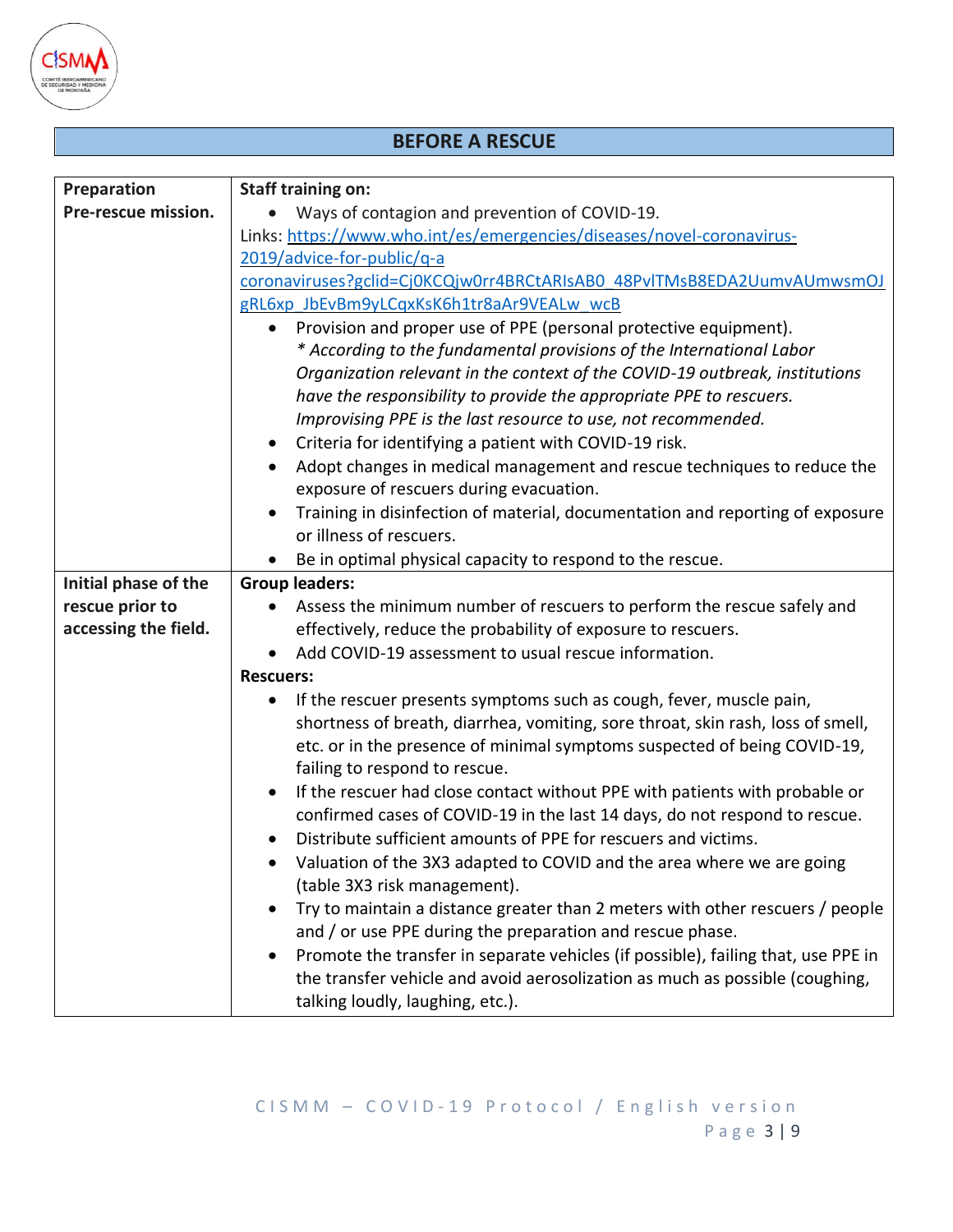

| During field access. | On the field, a minimum distance of 2 meters must be maintained, ensuring not to       |
|----------------------|----------------------------------------------------------------------------------------|
|                      | lose visual contact between members of the same rope. Ideally, the use of a mask       |
|                      | should be maintained, in case it avoid normal breathing, it can be removed, as long as |
|                      | the minimum distance of 2 meters is maintained. In areas where you cannot be more      |
|                      | than 2 meters away, you must use a mask endorsed and certified by the competent        |
|                      | Food and Drug Administration (FDA) and the World Health Organization (WHO).            |

### **PATIENT CARE**

#### **Initial assessment from afar**

*A minimum number of rescuers (with health training if possible) approach the victim with "minimal" PPE equipment and conduct an interview from more than 2 meters away:*

- Ask if he have any of these signs and symptoms: Cough, fever, shortness of breath, fatigue, muscle pain, chest tightness, diarrhea, vomiting, sore throat, headache, conjunctivitis, skin rashes, color changes in extremities (fingers), myalgia, dizziness, loss of taste and smell, etc.
- Ask if he have contact with confirmed or suspected people with COVID-19 in the last 14 days.
- Provide the patient (if he is conscious) a surgical mask and if he is unconscious (but is breathing) put on a surgical mask.
- Close contact with a victim, less than 2m, who has COVID-19 symptoms or close contact with a victim unable to provide information (altered mental status), high-risk PPE should be used.
- In the absence of symptoms, or patients without contact with possible infected persons, or without close contact with the rescuer during the rescue, the use of PPE may be minimal.
- A patient who appears to be seriously ill treat as COVID-19 positive.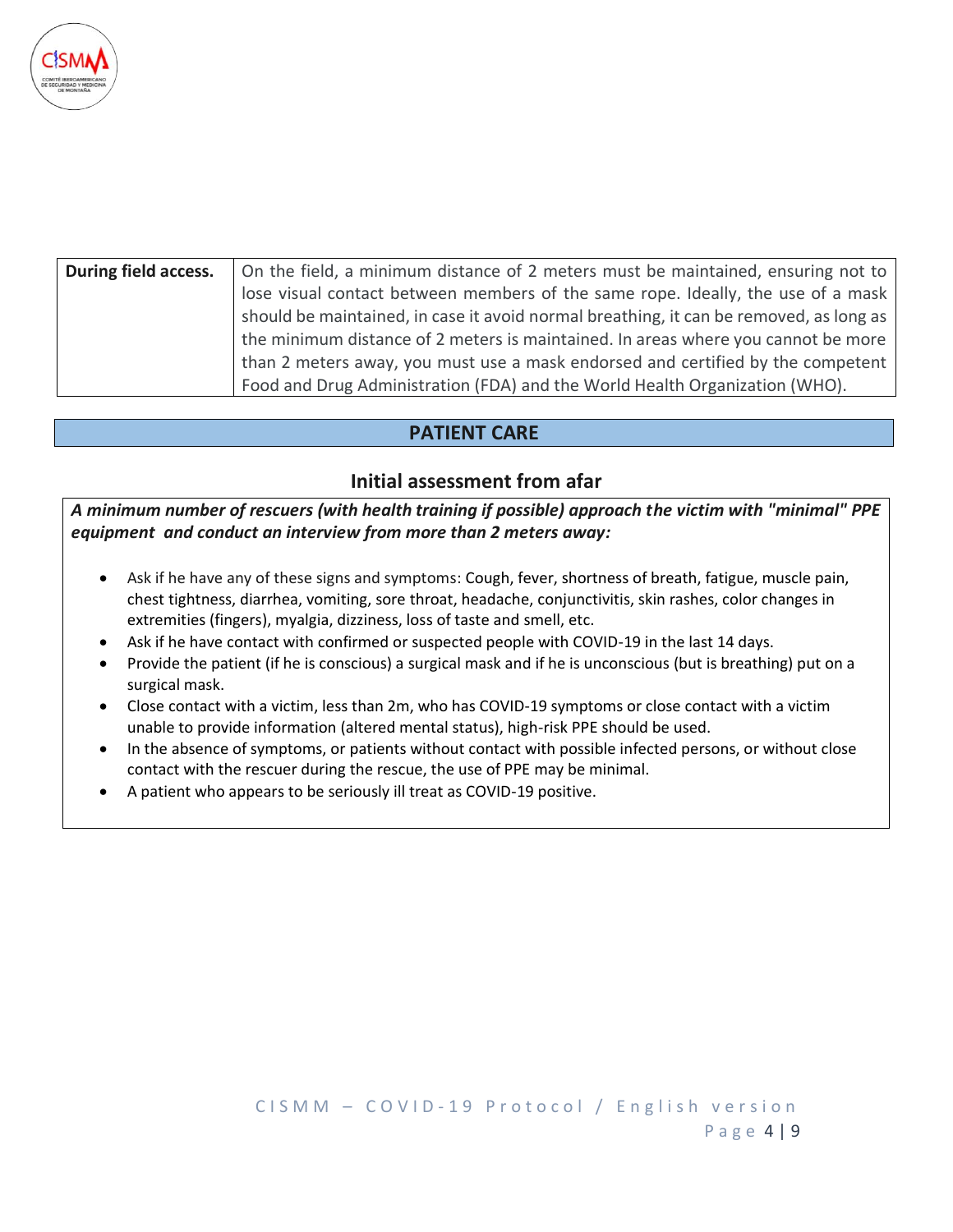

# *INDIVIDUAL / PERSONAL PROTECTIVE EQUIPMENT (PPE)*



| <b>PPE "Minimum"</b><br>PPE for attention to ALL patients. | PPE "High risk"<br>EPI for close care of patients with suspected<br>COVID-19 and less than 2 meters away. |
|------------------------------------------------------------|-----------------------------------------------------------------------------------------------------------|
| • Surgical mask<br>• Gloves<br>• Eye protection            | N95 mask<br>Gloves<br>Eye protection<br>$\bullet$<br>Pants and long-sleeved jacket<br>$\bullet$           |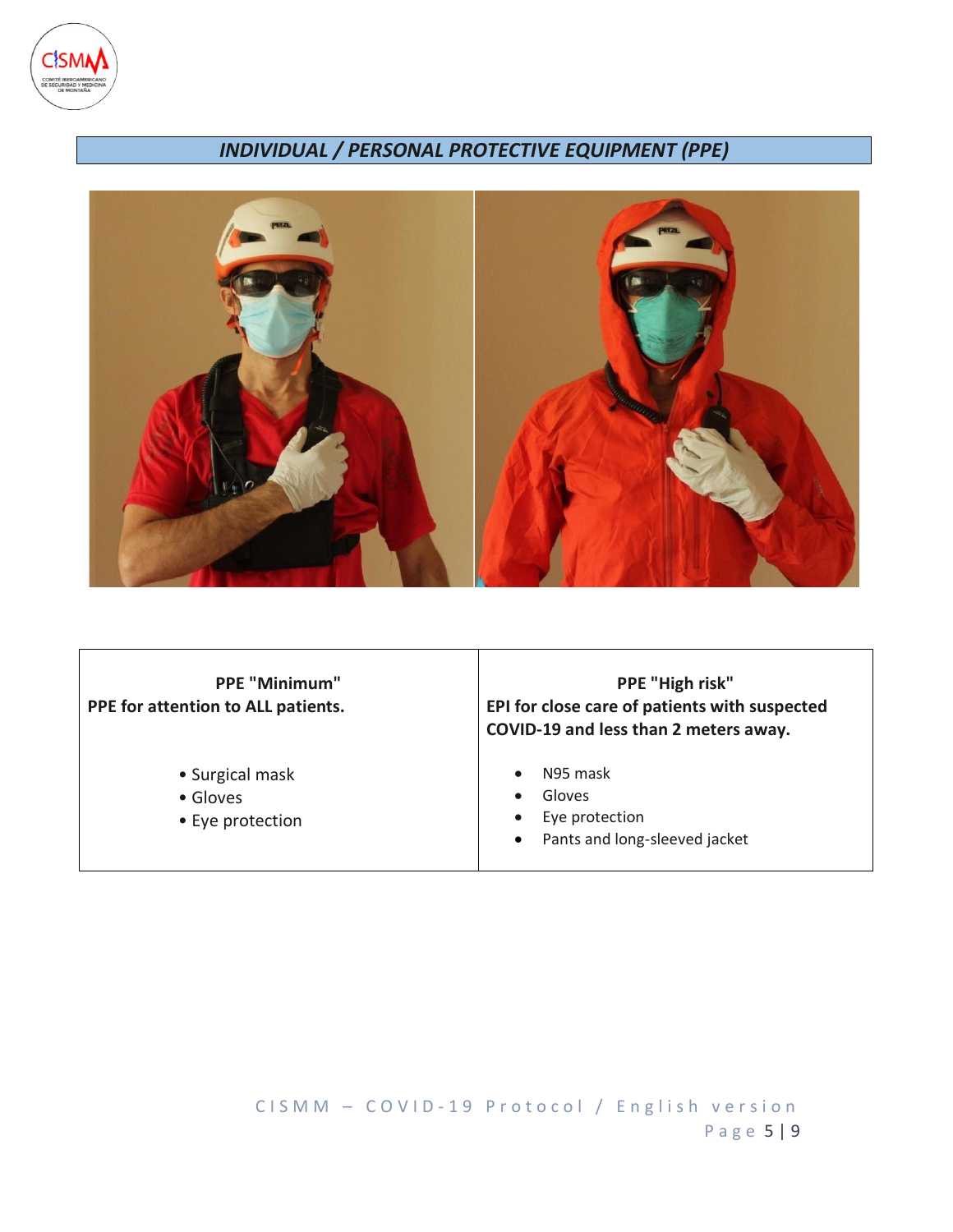

### *CONSIDERATIONS IN THE MEDICAL CARE OF PATIENTS WITH PROBABLE COVID-19*

*\* The following GENERAL considerations should be adapted to the health care protocols of your organization and the situation of each region / country in the context of the pandemic. Amendments that seek to reduce exposure to rescue a probable case of COVID-19 are mentioned only.*

| Airways and oxygenation<br>Limit unnecessary exposure of rescuers.<br>$\bullet$<br>$A - B$ :<br>Use of pulse oximeter (if available)<br>$\bullet$<br>* Patients with COVID may present severe "silent hypoxia" or<br>$\circ$<br>"happy hypoxia" that is, they do not have dyspnea (low<br>oxygen levels), they do not appear to be sick, but they can<br>saturate very low.<br>Use high risk PPE / P if the rescuer is exposed to any method that<br>generates aerosols.<br>* Example: nebulize, administer oxygen at high flow (> 6 liters<br>$\circ$<br>$/min$ , etc.<br>In case of need for airway management: use a bag valve mask,<br>$\bullet$<br>intubation with supraglottic devices or endotracheal intubation.<br>Rescuers with more experience in pre-hospital care:<br>$\bullet$<br>Bag / valve / mask: 2 hands / 2 rescuers closure method.<br>$\circ$<br>Use of viral filter in advanced airway management.<br>$\circ$<br>Limit exposure to nearby rescuers.<br>$\circ$<br><b>Resuscitation of Patients in</b><br>Cardiopulmonary resuscitation in a patient with suspected or<br>$\bullet$<br>the COVID-19 Era (CPR):<br>confirmed COVID-19 is a procedure with a high risk of exposure<br>to aerosolization.<br>In remote environments, the survival of patients with<br>cardiorespiratory arrest is low, so the real benefit of this<br>procedure must be evaluated judiciously.<br>* Exception in cardiorespiratory arrest due to hypothermia or<br>use of helicopter with medical equipment.<br>The high risk of exposure must be balanced against the low or no<br>benefits, therefore not initiating resuscitation is a valid option if the<br>risks outweigh the benefits. |  |  |  |  |
|--------------------------------------------------------------------------------------------------------------------------------------------------------------------------------------------------------------------------------------------------------------------------------------------------------------------------------------------------------------------------------------------------------------------------------------------------------------------------------------------------------------------------------------------------------------------------------------------------------------------------------------------------------------------------------------------------------------------------------------------------------------------------------------------------------------------------------------------------------------------------------------------------------------------------------------------------------------------------------------------------------------------------------------------------------------------------------------------------------------------------------------------------------------------------------------------------------------------------------------------------------------------------------------------------------------------------------------------------------------------------------------------------------------------------------------------------------------------------------------------------------------------------------------------------------------------------------------------------------------------------------------------------------------------------------------------------|--|--|--|--|
|                                                                                                                                                                                                                                                                                                                                                                                                                                                                                                                                                                                                                                                                                                                                                                                                                                                                                                                                                                                                                                                                                                                                                                                                                                                                                                                                                                                                                                                                                                                                                                                                                                                                                                  |  |  |  |  |
|                                                                                                                                                                                                                                                                                                                                                                                                                                                                                                                                                                                                                                                                                                                                                                                                                                                                                                                                                                                                                                                                                                                                                                                                                                                                                                                                                                                                                                                                                                                                                                                                                                                                                                  |  |  |  |  |
|                                                                                                                                                                                                                                                                                                                                                                                                                                                                                                                                                                                                                                                                                                                                                                                                                                                                                                                                                                                                                                                                                                                                                                                                                                                                                                                                                                                                                                                                                                                                                                                                                                                                                                  |  |  |  |  |
|                                                                                                                                                                                                                                                                                                                                                                                                                                                                                                                                                                                                                                                                                                                                                                                                                                                                                                                                                                                                                                                                                                                                                                                                                                                                                                                                                                                                                                                                                                                                                                                                                                                                                                  |  |  |  |  |
|                                                                                                                                                                                                                                                                                                                                                                                                                                                                                                                                                                                                                                                                                                                                                                                                                                                                                                                                                                                                                                                                                                                                                                                                                                                                                                                                                                                                                                                                                                                                                                                                                                                                                                  |  |  |  |  |
|                                                                                                                                                                                                                                                                                                                                                                                                                                                                                                                                                                                                                                                                                                                                                                                                                                                                                                                                                                                                                                                                                                                                                                                                                                                                                                                                                                                                                                                                                                                                                                                                                                                                                                  |  |  |  |  |
|                                                                                                                                                                                                                                                                                                                                                                                                                                                                                                                                                                                                                                                                                                                                                                                                                                                                                                                                                                                                                                                                                                                                                                                                                                                                                                                                                                                                                                                                                                                                                                                                                                                                                                  |  |  |  |  |
|                                                                                                                                                                                                                                                                                                                                                                                                                                                                                                                                                                                                                                                                                                                                                                                                                                                                                                                                                                                                                                                                                                                                                                                                                                                                                                                                                                                                                                                                                                                                                                                                                                                                                                  |  |  |  |  |
|                                                                                                                                                                                                                                                                                                                                                                                                                                                                                                                                                                                                                                                                                                                                                                                                                                                                                                                                                                                                                                                                                                                                                                                                                                                                                                                                                                                                                                                                                                                                                                                                                                                                                                  |  |  |  |  |
|                                                                                                                                                                                                                                                                                                                                                                                                                                                                                                                                                                                                                                                                                                                                                                                                                                                                                                                                                                                                                                                                                                                                                                                                                                                                                                                                                                                                                                                                                                                                                                                                                                                                                                  |  |  |  |  |
|                                                                                                                                                                                                                                                                                                                                                                                                                                                                                                                                                                                                                                                                                                                                                                                                                                                                                                                                                                                                                                                                                                                                                                                                                                                                                                                                                                                                                                                                                                                                                                                                                                                                                                  |  |  |  |  |
|                                                                                                                                                                                                                                                                                                                                                                                                                                                                                                                                                                                                                                                                                                                                                                                                                                                                                                                                                                                                                                                                                                                                                                                                                                                                                                                                                                                                                                                                                                                                                                                                                                                                                                  |  |  |  |  |
|                                                                                                                                                                                                                                                                                                                                                                                                                                                                                                                                                                                                                                                                                                                                                                                                                                                                                                                                                                                                                                                                                                                                                                                                                                                                                                                                                                                                                                                                                                                                                                                                                                                                                                  |  |  |  |  |
|                                                                                                                                                                                                                                                                                                                                                                                                                                                                                                                                                                                                                                                                                                                                                                                                                                                                                                                                                                                                                                                                                                                                                                                                                                                                                                                                                                                                                                                                                                                                                                                                                                                                                                  |  |  |  |  |
|                                                                                                                                                                                                                                                                                                                                                                                                                                                                                                                                                                                                                                                                                                                                                                                                                                                                                                                                                                                                                                                                                                                                                                                                                                                                                                                                                                                                                                                                                                                                                                                                                                                                                                  |  |  |  |  |
|                                                                                                                                                                                                                                                                                                                                                                                                                                                                                                                                                                                                                                                                                                                                                                                                                                                                                                                                                                                                                                                                                                                                                                                                                                                                                                                                                                                                                                                                                                                                                                                                                                                                                                  |  |  |  |  |
|                                                                                                                                                                                                                                                                                                                                                                                                                                                                                                                                                                                                                                                                                                                                                                                                                                                                                                                                                                                                                                                                                                                                                                                                                                                                                                                                                                                                                                                                                                                                                                                                                                                                                                  |  |  |  |  |
|                                                                                                                                                                                                                                                                                                                                                                                                                                                                                                                                                                                                                                                                                                                                                                                                                                                                                                                                                                                                                                                                                                                                                                                                                                                                                                                                                                                                                                                                                                                                                                                                                                                                                                  |  |  |  |  |
|                                                                                                                                                                                                                                                                                                                                                                                                                                                                                                                                                                                                                                                                                                                                                                                                                                                                                                                                                                                                                                                                                                                                                                                                                                                                                                                                                                                                                                                                                                                                                                                                                                                                                                  |  |  |  |  |
|                                                                                                                                                                                                                                                                                                                                                                                                                                                                                                                                                                                                                                                                                                                                                                                                                                                                                                                                                                                                                                                                                                                                                                                                                                                                                                                                                                                                                                                                                                                                                                                                                                                                                                  |  |  |  |  |
|                                                                                                                                                                                                                                                                                                                                                                                                                                                                                                                                                                                                                                                                                                                                                                                                                                                                                                                                                                                                                                                                                                                                                                                                                                                                                                                                                                                                                                                                                                                                                                                                                                                                                                  |  |  |  |  |
|                                                                                                                                                                                                                                                                                                                                                                                                                                                                                                                                                                                                                                                                                                                                                                                                                                                                                                                                                                                                                                                                                                                                                                                                                                                                                                                                                                                                                                                                                                                                                                                                                                                                                                  |  |  |  |  |
|                                                                                                                                                                                                                                                                                                                                                                                                                                                                                                                                                                                                                                                                                                                                                                                                                                                                                                                                                                                                                                                                                                                                                                                                                                                                                                                                                                                                                                                                                                                                                                                                                                                                                                  |  |  |  |  |
|                                                                                                                                                                                                                                                                                                                                                                                                                                                                                                                                                                                                                                                                                                                                                                                                                                                                                                                                                                                                                                                                                                                                                                                                                                                                                                                                                                                                                                                                                                                                                                                                                                                                                                  |  |  |  |  |
|                                                                                                                                                                                                                                                                                                                                                                                                                                                                                                                                                                                                                                                                                                                                                                                                                                                                                                                                                                                                                                                                                                                                                                                                                                                                                                                                                                                                                                                                                                                                                                                                                                                                                                  |  |  |  |  |
|                                                                                                                                                                                                                                                                                                                                                                                                                                                                                                                                                                                                                                                                                                                                                                                                                                                                                                                                                                                                                                                                                                                                                                                                                                                                                                                                                                                                                                                                                                                                                                                                                                                                                                  |  |  |  |  |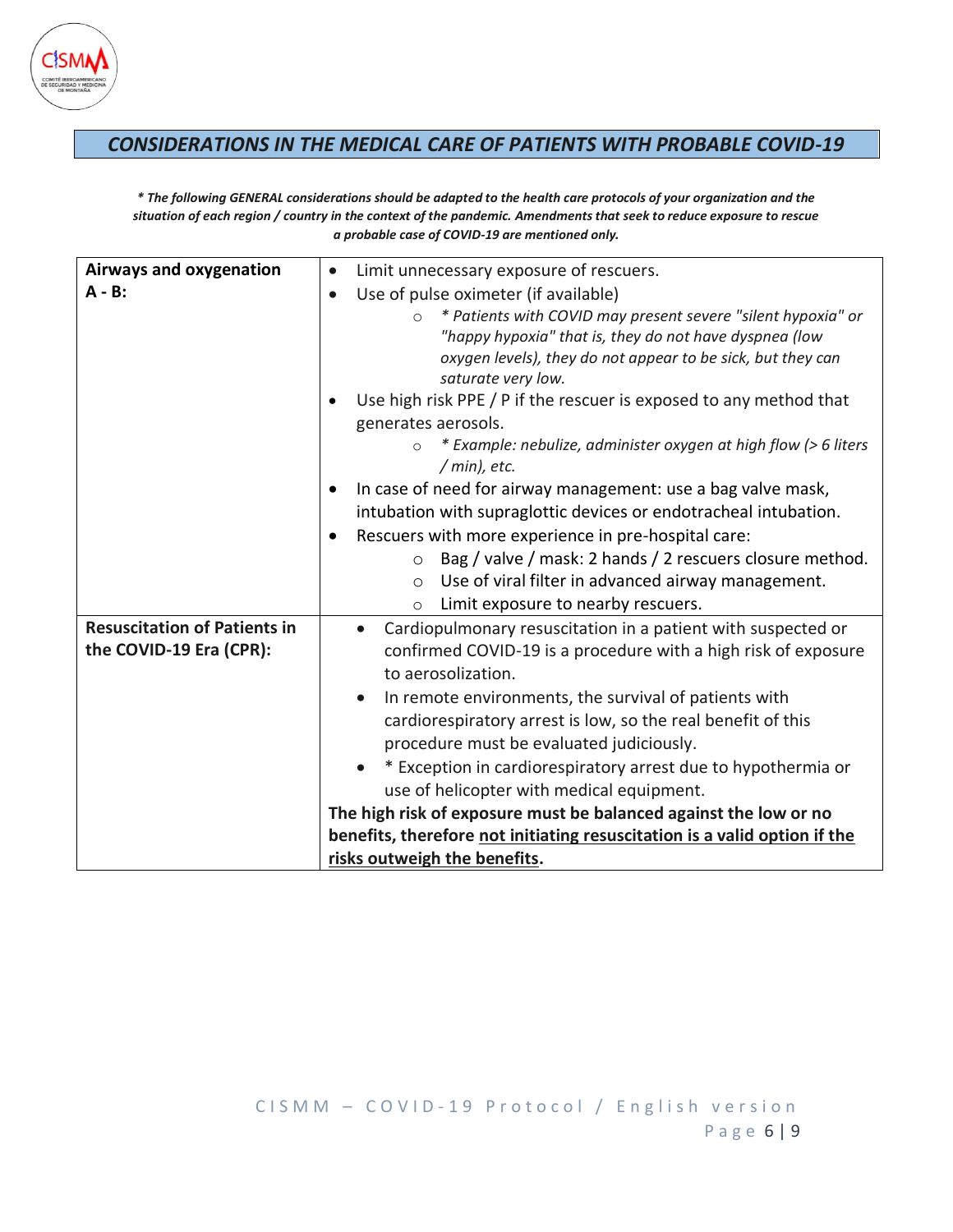

## *DURING THE EVACUATION*

- Report on the radio about positive screening for COVID-19.
- Minimize as much as possible, the number of personnel (rescuers) exposed to the patient during the transfer / evacuation.
- Provide clinical reassessments to the patient, maintaining the premise of minimizing contact.
- Avoid as much as possible any confined space or provide ventilation by increasing air currents (shelter, tent, helicopter, ambulance, etc.).
- Avoid contamination of the field with materials that were in direct contact with the patient (victim's equipment, material after medical attention, etc.). Have a container for biohazard waste.
- If possible, reduce or close the trail to avoid exposure to third parties.

# **AFTER THE RESCUE**

- Remove the PPE / P with correct technique to avoid contamination (according to local protocol).
- Hand washing with soap and water or hydroalcohol (use the WHO recommended technique).
- Guarantee the safe disposal of PPE / P, as well as the handling of biohazard material.
- Consider removing clothing used during rescue.
- Wash and decontaminate hands and equipment in contact with the patient.
	- o *\* Follow the manufacturer's recommendations especially in the case of textiles and plastics to avoid material damage.*
- Instructions for cleaning the headquarters, ambulance and helicopter facilities.
- It is recommended that only team members with symptoms should isolate themselves and not go to other rescues, work, social events, etc.
	- o *\* This decision must be evaluated by each institution.*
- Rescuers who have used safety measures and are asymptomatic can go to other rescues, even if the patient is COVID-19 positive (each organization must decide on the actions to take).
- Self-monitoring of symptoms in rescuers.
- An attempt should be made to follow up on the victim's COVID-19 situation.
- Report / document symptoms or positive monitoring in rescuers, follow local protocols (or require their creation) of occupational and / or professional exposure.
- Do a post-rescue briefing.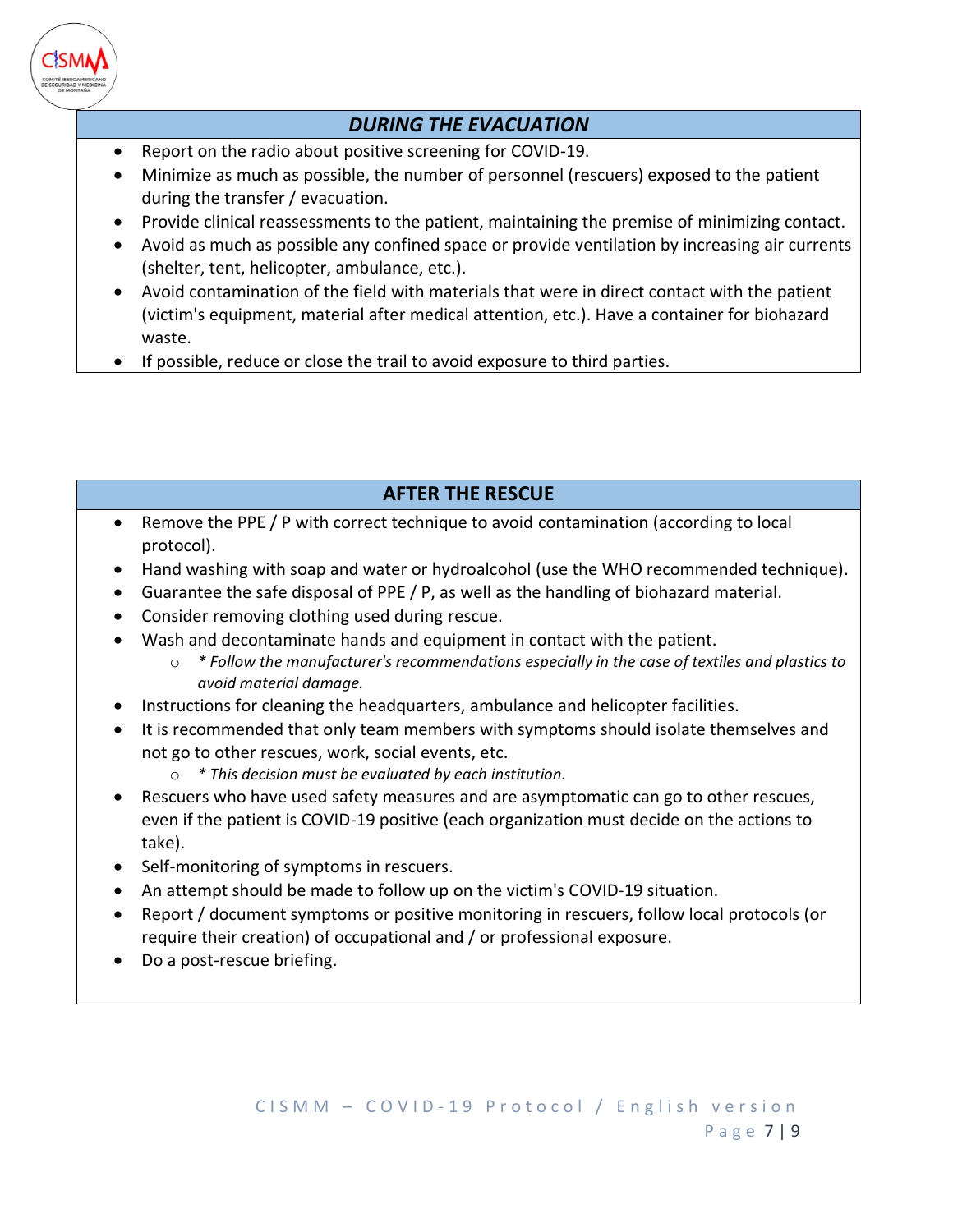

### **DOCUMENT REVISED AND ENDORSED BY:**

| Alma Graciela Jacobo Larios    | Licenciatura en Seguridad Laboral, Protección Civil<br>Emergencias, Universidad de Guadalajara,<br>México.                                                                                                   |
|--------------------------------|--------------------------------------------------------------------------------------------------------------------------------------------------------------------------------------------------------------|
| Andrea Marengo                 | Neuróloga Clínica/Medica de Montaña, miembro<br>de la Asociación Civil de Medicina de Montaña<br>(ACMMS) y el Instituto Andino de Medicina de<br>Altura (IAMA), Mendoza Argentina.                           |
| <b>Alexander Torres</b>        | Guía de Alta Montaña de la Asociación Colombiana<br>de Guías de Montaña y Escalada (ACGME-UIAGM).                                                                                                            |
| Alejandro Alonso               | Jefe de la Patrulla de Rescate y Auxilio en Montaña<br>de la Policía de Mendoza Argentina.                                                                                                                   |
| Carlos Callupe                 | Guía de Alta Montaña de la Asociación de Guías<br>de Montaña del Perú (AGMP-UIAGM).                                                                                                                          |
| Carlos Moreno                  | Rescatista de montaña/Instructor de Escalada en<br>Roca, director en VerticaLab.                                                                                                                             |
| Darío Arancibia                | Presidente<br>de<br>la<br>Asociación<br>Chilena<br>de<br>Guías/Instructores de Montaña y Escalada<br>(ACGM), representante de la Confederación<br>Panamericana de Deportes de Montaña y Escalada<br>(UPAME). |
| Eduardo Rojas                  | Presidente de la Asociación Nacional de Guías de<br>Montaña de Chile, (ANGM-UIAGM).                                                                                                                          |
| Florencia Borzotta             | Presidenta de la Asociación Andina de Medicina<br>para la Altura (AAMPA), Argentina.                                                                                                                         |
| Francisco Arroba               | Guía de Alta Montaña de la Asociación Ecuatoriana<br>de Guías de Montaña (ASEGUIM-UIAGM).                                                                                                                    |
| Gibran Gaytán Segura           | Asociación Mexicana de Guías de Montaña y<br>Escalada (AMGME).                                                                                                                                               |
| Iñigo Soteras                  | Medico Urgenciólogo, rescatista de montaña,<br>miembro del Comité de Seguridad de la FEDME<br>España.                                                                                                        |
| Ignacio Roge                   | Médico especialista en medicina de montaña, jefe<br>del Servicio Médico Parque Aconcagua, ultimas 10<br>temporadas.                                                                                          |
| Jorge Manuel Gutiérrez Belmont | Representante del Socorro Alpino de México                                                                                                                                                                   |